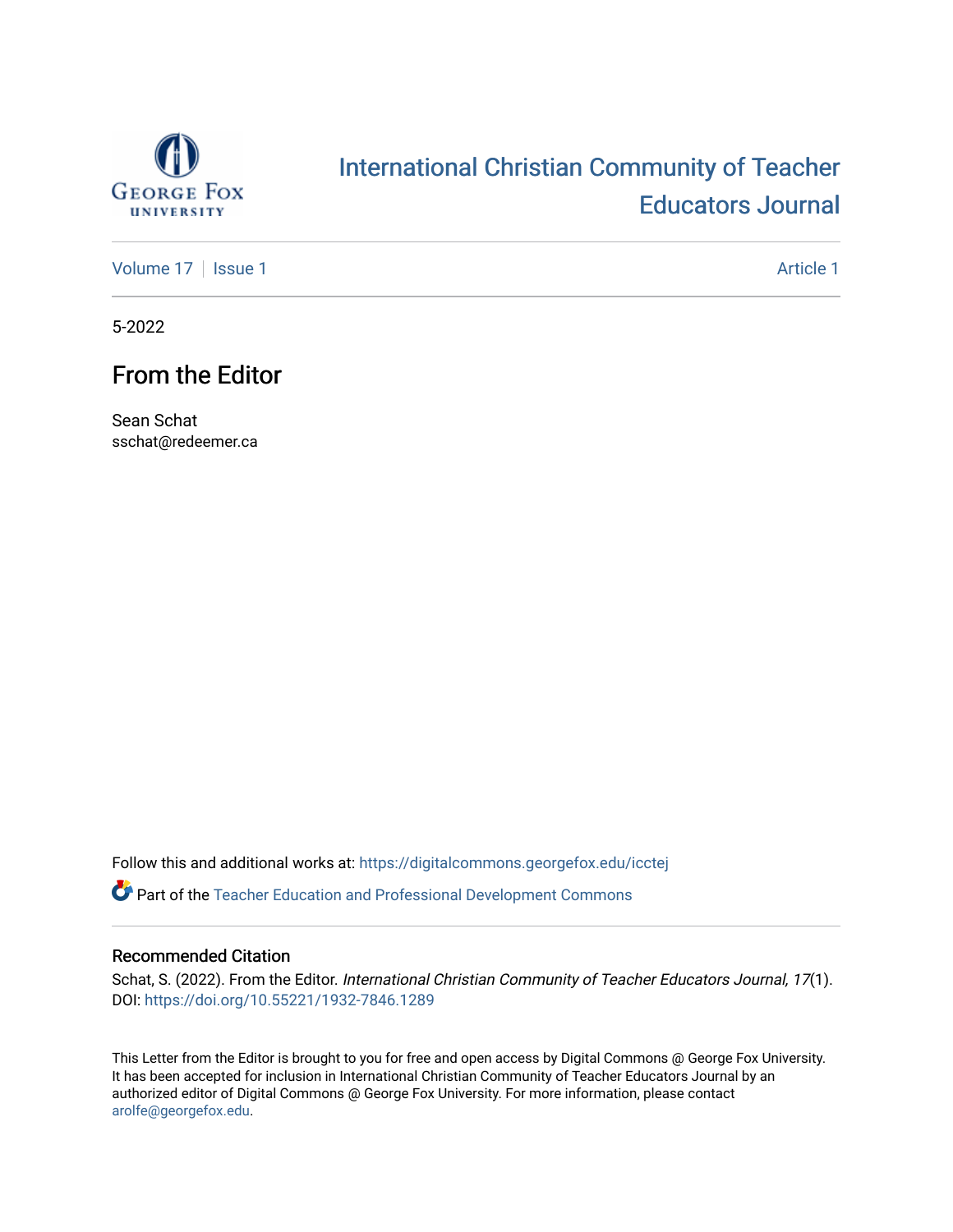# From the Editor

# Abstract

This Spring issue is a fascinating mix of manuscripts, all serendipitously related to ways Christian educators can lead, influence, and develop leadership capacity. The issue opens with Patrick Otto's call for Christian intellectualism. Belcher and Pebesma describe a study of technology teaching and learning for preservice teacher educators. Cavner and Bryant explore ways to plan integrated lessons for deep learning and life change. Farris and Purper share their experiences developing partnerships with public organizations in their local community. The issue concludes with two book reviews focusing on leadership in schools, one related to supporting students with special educational needs, the other on leadership for flourishing.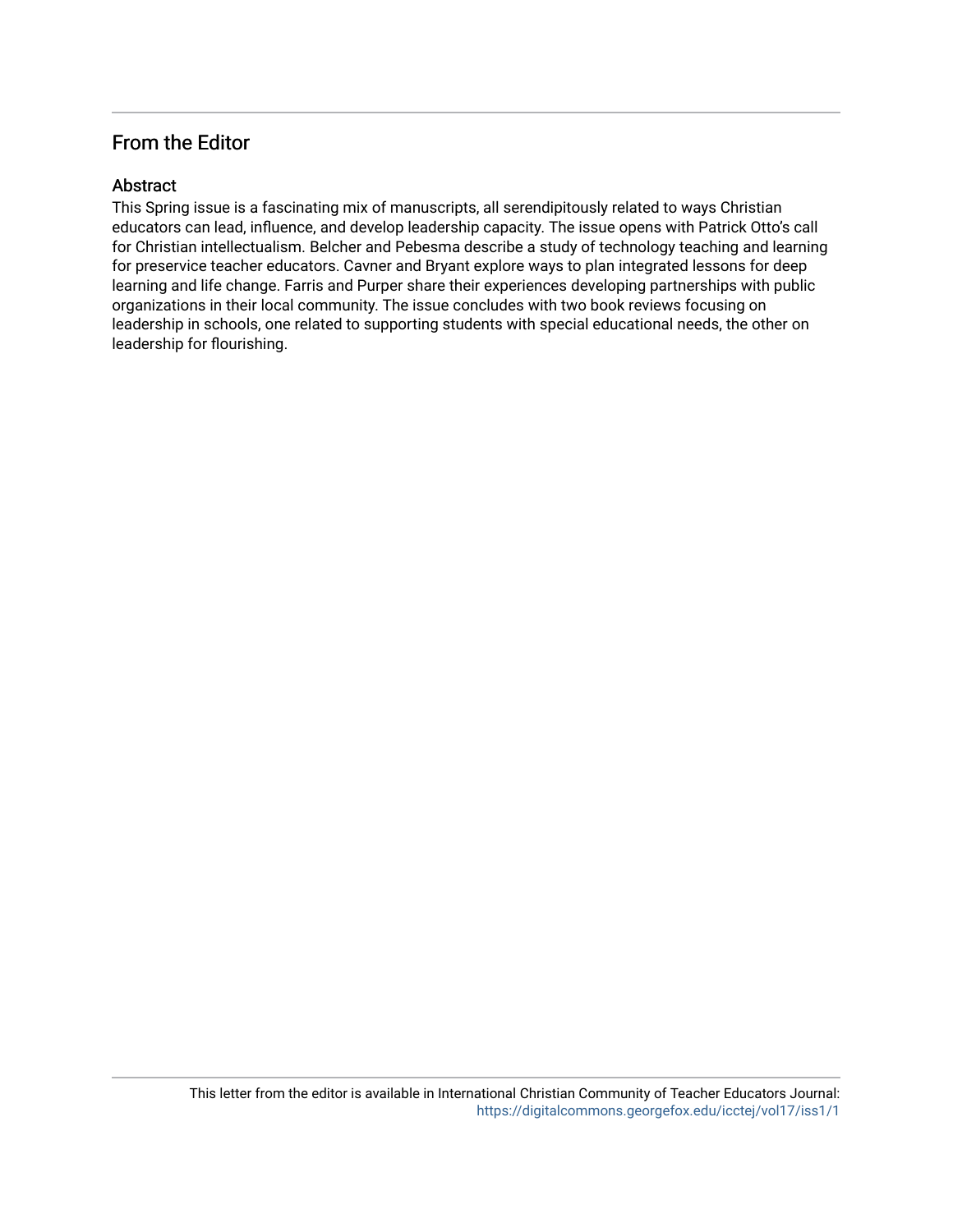

**From the Editor**

*Sean Schat, Redeemer University[, sschat@redeemer.ca](mailto:sschat@redeemer.ca)*

### **Editorial Team**

- Christina Belcher (Emeritus Professor, Redeemer University)
- Karen Dieleman (Redeemer University)
- Doug Needham (Redeemer University)
- Michelle Shockness (Eastern University)

Welcome to the Spring issue of the 2022 ICCTE Journal. I hope this letter finds you safe and well, and that your academic year has been a blessing for you and for your students and communities, despite the COVID fatigue we all undoubtedly feel.

Around this time last year, Adam Grant (2021), in an article in the *New York Times*, introduced a concept that aptly describes what many of us are experiencing in these challenging times: *languishing*. Grant observed that languishing "is the void between depression and flourishing – the absence of wellbeing. You don't have the symptoms of mental illness, but you're not the picture of mental health either. You're not functioning at full capacity" (para. 7). More tellingly, he defines languishing as "a sense of stagnation and emptiness. It feels as if you're muddling through your days, looking at your life through a foggy windshield" (para. 3). I have found this concept to be quite helpful, giving a name to something that is exerting a powerful influence on the wellbeing of the people around me.

More recently, in the *Christian Scholars Review* blog, Margaret Diddams (2022) penned a fantastic piece, building on Grant's concept, challenging Christians *to be courageous in the pursuit of faithful flourishing*. I believe this is something we need to hear right now. Diddams (2022) writes,

I wonder if the interest in Grant's article stems from a corporate sense of existential languishing. From our temporal perspective, we no longer

know who we are; how we situate ourselves in the past, present, and future has been shredded. The pandemic has created a break between the past and the present; personal control over the present has been constricted, and no one knows what "normal" will be in the future. We are anxious people in anxious times ... Courage, in this case, means actively reclaiming a volitional, authentic, and integrated sense of self rooted in Christ. (para. 6)

We live in unique, difficult, and complex times. A brutal war is being fought in the Ukraine, appropriately garnering significant media attention. Other, seemingly less "newsworthy" wars continue across the globe. Individuals and families throughout the world face significant safety, belonging, material, economic, and mental health challenges. Political tensions abound.

In my extended community, tensions between denominations and between Christians within the same denomination (even within Christian families) over the pandemic, pandemic protocols, and human rights and freedoms tear the fabric of unity and community. As a former Bible teacher, I lament the impact these tensions have had on Christian unity, and, perhaps as importantly, on the testimony of the Church to those who do not believe. While my own faith is foundational to all that I do, it seems ludicrous to expect others to willingly give up 10% of their income and 50% of their weekend in order to join a community that can't even get along with each other, and that regularly makes seemingly questionable, even harm-causing decisions. Why would they want to commit to the body of Christ? Why would they want to meet Christ and hear His message and call? Indeed, because of my experience teaching

**Sean Schat, Redeemer University, [sschat@redeemer.ca](mailto:sschat@redeemer.ca)**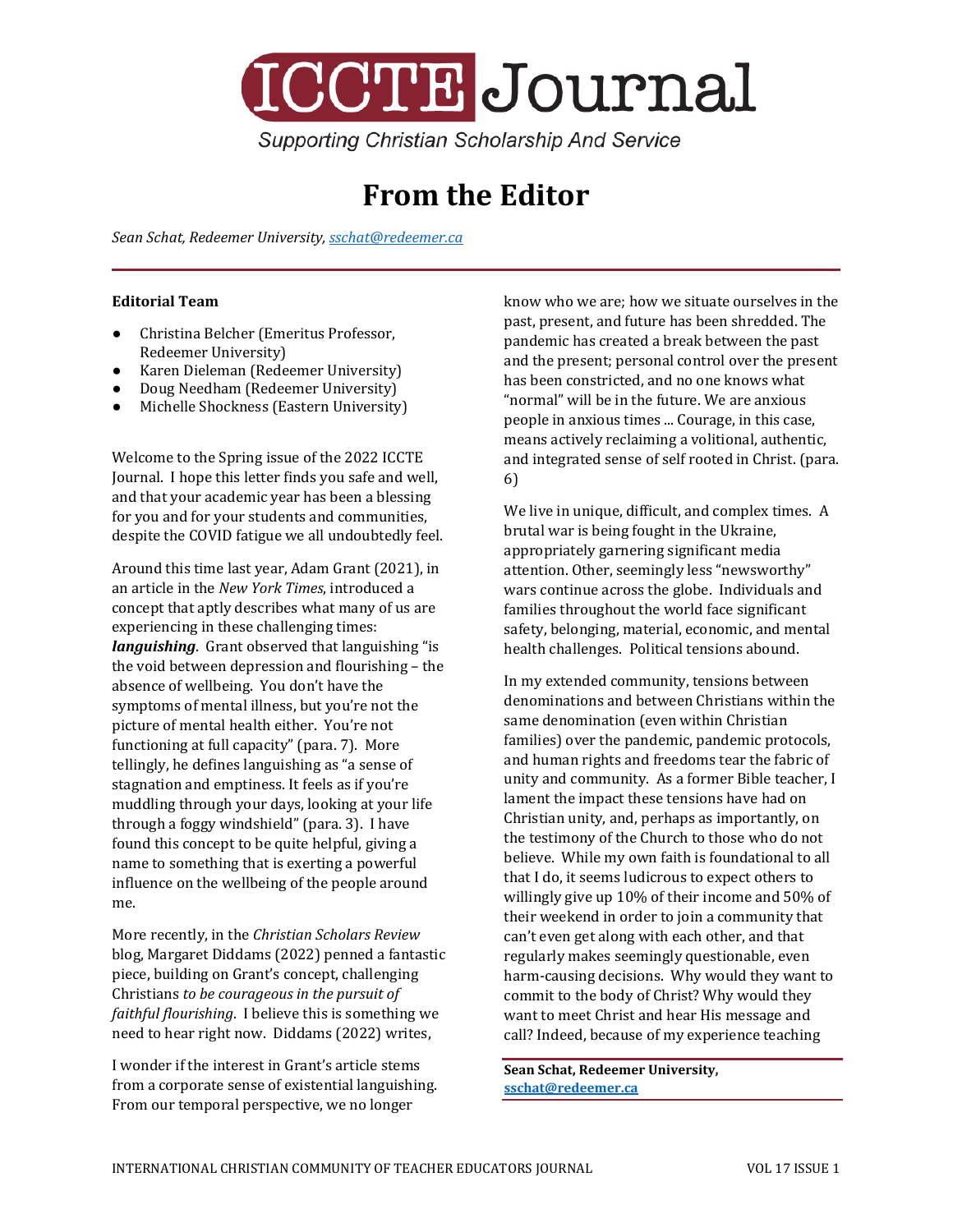Bible, I suspect that young Christians within our own communities are experiencing a profound spiritual disconnect as a result. What impact will this have on their perceptions of faith and community?

The student teacher candidates I work with are also experiencing a profound disconnect in their practicum placement classrooms. While there are many good things happening, and courageous teachers and educational leaders are having a marked impact on their students and communities, two years of pandemic-shaped education is definitely having a noticeable impact on students and learning. Classroom teachers and educational leaders need our prayers, encouragement, and support. Learning gaps are increasing. Social skills development has taken a hit. Morale and a spirit of hope are at risk.

Into this uncertain and challenging context, the ICCTE community (including this journal) is positioned to be both a beacon of hope and a source of encouragement and inspiration. As communities of research and learning, the work of ICCTE researchers, theorists, and scholars has the potential to make a positive difference. Indeed, we have the responsibility to use our privileged positions to be a blessing to the nations, working intentionally and faithfully within our unique contexts, missions, and spheres of influence.

As the editor of our journal, I look forward to hearing about your work of Kingdom service, and hope that the journal is positioned to be part of the process of sharing what you have done with others. In a similar vein, if you are aware of research or scholarship that needs to be shared with the extended Christian educational community, I invite you to encourage others to consider the ICCTE Journal as part of their dissemination process. Together we can contribute to faithful flourishing and wellbeing.

This Spring issue is a fascinating mix of manuscripts, all serendipitously related to ways Christian educators can lead, influence, and develop leadership capacity. The issue opens with Patrick Otto's call for Christian intellectualism. Belcher and Pebesma describe a study of technology teaching and learning for preservice

teacher educators. Cavner and Bryant explore ways to plan integrated lessons for deep learning and life change. Farris and Purper share their experiences developing partnerships with public organizations in their local community. The issue concludes with two book reviews focusing on leadership in schools, one related to supporting students with special educational needs, the other on leadership for flourishing.

### **References**

Diddams, M. (2022, March 21). Languishing? Take courage, take heart. *Christian Scholars Review Blog*. [https://christianscholars.com/languishin](https://christianscholars.com/languishing-take-courage-take-heart/) [g-take-courage-take-heart/](https://christianscholars.com/languishing-take-courage-take-heart/)

Grant, A. (2021, April 19). There's a name for that blah you're feeling: It's called languishing. *The New York Times*. [https://www.nytimes.com/2021/](https://www.nytimes.com/2021/04/19/well/mind/covid-mental-health-languishing.html) [04/19/well/mind/covid-mental-health](https://www.nytimes.com/2021/04/19/well/mind/covid-mental-health-languishing.html)[languishing.html](https://www.nytimes.com/2021/04/19/well/mind/covid-mental-health-languishing.html)